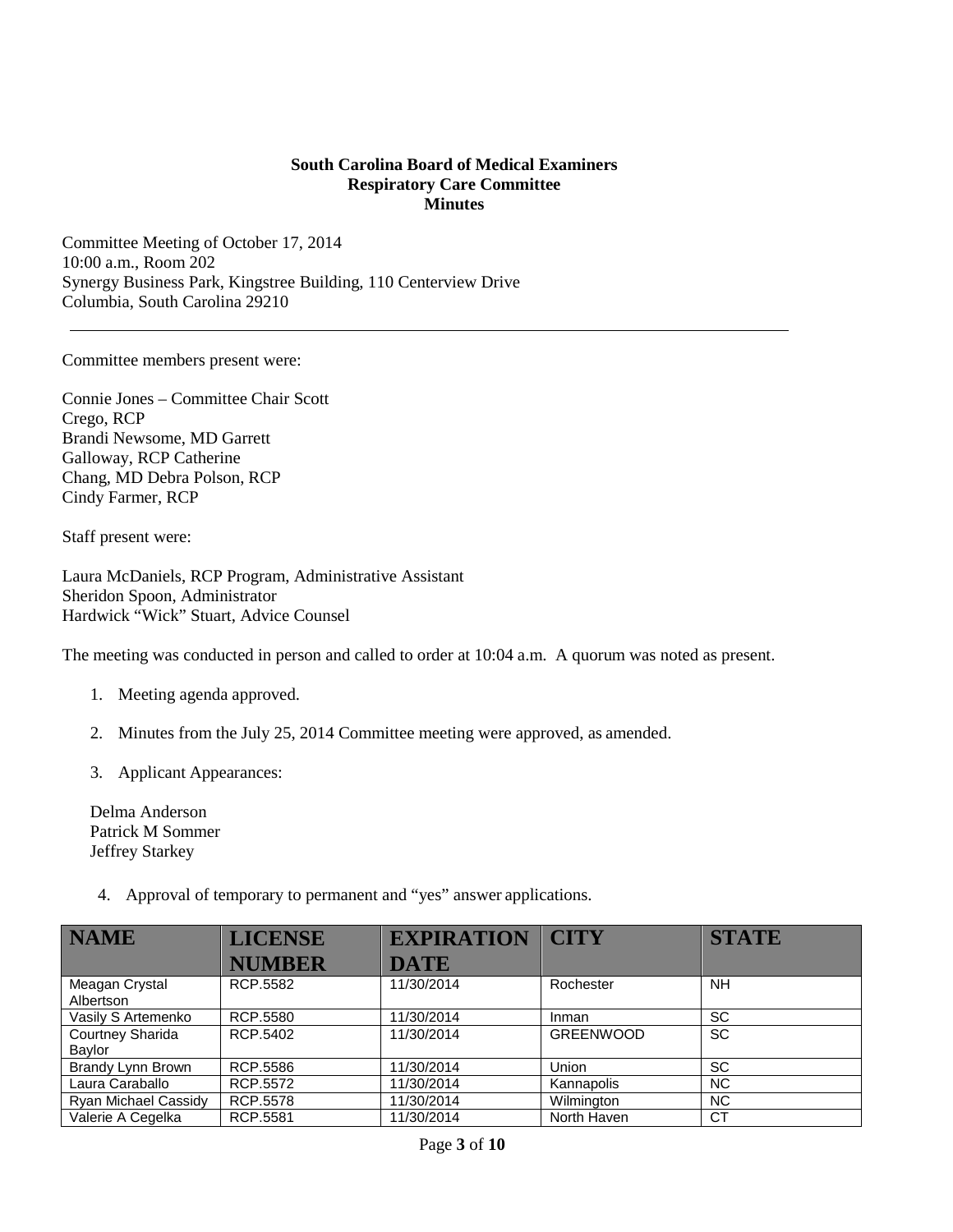| Amanda Crabtree               | <b>RCP.5485</b> | 11/30/2014 | Summerville            | SC                     |
|-------------------------------|-----------------|------------|------------------------|------------------------|
| <b>ASHLEY NICOLE</b>          | RCP.5260        | 11/30/2014 | <b>AIKEN</b>           | $\overline{SC}$        |
| <b>CRAWFORD</b>               |                 |            |                        |                        |
| Carolyn Frances               | RCP.5530        | 11/30/2014 | Alcolu                 | $\overline{SC}$        |
| Daniels                       |                 |            |                        |                        |
| Jody Lynn Dew                 | <b>RCP.5552</b> | 11/30/2014 | Columbia               | SC                     |
| Michael John Di Salvo         | <b>RCP.5571</b> | 11/30/2014 | Myrtle Beach           | $\overline{SC}$        |
| Jo El Carlee Doolittle        | <b>RCP.5576</b> | 11/30/2014 | Martinez               | GA                     |
| Jonathan Phillip Ennis        | RCP.5487        | 11/30/2014 | Charleston             | $\overline{SC}$        |
| Kevin Kyle Fricks             | RCP.5569        | 11/30/2014 | Pelzer                 | $\overline{SC}$        |
| <b>Holly Danielle Gosling</b> | RCP.5381        | 11/30/2014 | <b>WATERLOO</b>        | $\overline{SC}$        |
| Lori Ann Green                | RCP.5575        | 11/30/2014 | Augusta                | GA                     |
| *REBECCAL                     | <b>RCP.5564</b> | 11/30/2014 | <b>BLYTHEWOOD</b>      | $\overline{SC}$        |
| <b>HARVEY</b>                 |                 |            |                        |                        |
| Kevin Lee Hatfield            | <b>RCP.5589</b> | 11/30/2014 | Parkersburg            | <b>WV</b>              |
| Ashley Marie Johnson          | <b>RCP.5567</b> | 11/30/2014 | Raleigh                | NC                     |
| *Charles M Knowlton           | <b>RCP.5500</b> | 11/30/2014 | <b>Mauldin</b>         | $\overline{SC}$        |
| *Cindy Lou London             | <b>RCP.5534</b> | 11/30/2014 | Canton                 | $G$ A                  |
| Sherice Freeman               | RCP.5533        | 11/30/2014 | <b>RIDGELAND</b>       | $\overline{SC}$        |
| Manuel                        |                 |            |                        |                        |
| Xhensila I Muzha              | <b>RCP.5543</b> | 11/30/2014 | York                   | PA                     |
| Abbey Michele Payne           | <b>RCP.5502</b> | 11/30/2014 | Greenville             | SC                     |
| *Kendra Miller Petit-         | <b>RCP.5587</b> | 11/30/2014 | <b>Savannah</b>        | GA                     |
| <b>Frere</b>                  |                 |            |                        |                        |
| *Emily Renae Phillips         | <b>RCP.5584</b> | 11/30/2014 | Campobello             | $\overline{SC}$        |
| AREAL CACHE                   | RCP.5450        | 11/30/2014 | <b>SPARTANBURG</b>     | $\overline{SC}$        |
| <b>POSEY</b>                  |                 |            |                        |                        |
| Jason Richard Poulin          | RCP.5588        | 11/30/2014 | Jamestown              | NC                     |
| <b>KAYLIN M</b>               | RCP.5591        | 11/30/2014 | <b>INMAN</b>           | $\overline{SC}$        |
| <b>PRITCHARD</b>              |                 |            |                        |                        |
| <b>GABRIELLE SLOANE</b>       | <b>RCP.5408</b> | 11/30/2014 | <b>MCBEE</b>           | $\overline{SC}$        |
| <b>RABON</b>                  |                 |            |                        |                        |
| <b>VENESSA RAE</b>            | RCP.5577        | 11/30/2014 | Orangeburg             | SC                     |
| <b>ROBINSON</b>               |                 |            |                        |                        |
| *Hilaire Saint-Pierre         | <b>RCP.5579</b> | 11/30/2014 | <b>McAllen</b>         | $\overline{TX}$        |
| <b>Brandon Robbie</b>         | RCP.5562        | 11/30/2014 | Greer                  | $\overline{SC}$        |
| Satterfield                   |                 |            |                        |                        |
| *Jennifer Jean                | <b>RCP.5583</b> | 11/30/2014 | <b>Boiling Springs</b> | $\overline{\text{sc}}$ |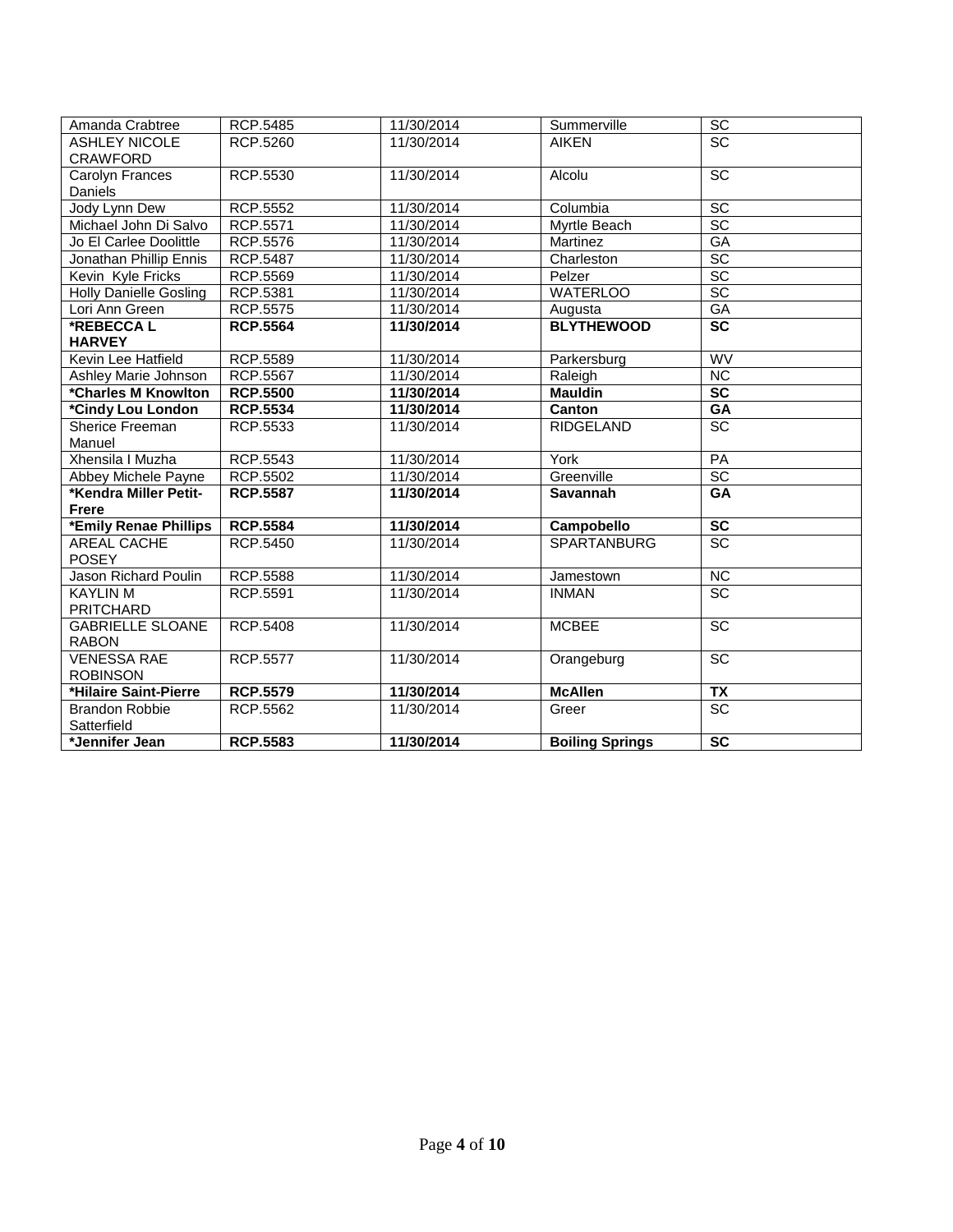| <b>Schlamp</b>          |                 |            |                        |           |
|-------------------------|-----------------|------------|------------------------|-----------|
| Karen Lee Schwalls      | RCP.5573        | 11/30/2014 | Rincon                 | GA        |
| *Jennifer Lynn          | <b>RCP.5585</b> | 11/30/2014 | Lexington              | <b>SC</b> |
| <b>Seablom</b>          |                 |            |                        |           |
| *Rebecca Shippy         | <b>RCP.5527</b> | 11/30/2014 | <b>Spartanburg</b>     | <b>SC</b> |
| *Charles Kevin Smith    | <b>RCP.5488</b> | 11/30/2014 | <b>Charleston</b>      | <b>SC</b> |
| <b>Patrick Marshall</b> | <b>RCP.5473</b> | 11/30/2014 | Spartanburg            | <b>SC</b> |
| Sommer                  |                 |            |                        |           |
| (APPEARANCE)            |                 |            |                        |           |
| Dragana Starcevic       | RCP.5531        | 11/30/2014 | N Charleston           | <b>SC</b> |
| <b>JEFFREY RAYMOND</b>  | <b>RCP.5443</b> | 11/30/2014 | <b>BOILING SPRINGS</b> | <b>SC</b> |
| <b>STARKEY</b>          |                 |            |                        |           |
| (APPEARANCE)            |                 |            |                        |           |
| Alisha Mae Steele       | RCP.5406        | 11/30/2014 | <b>WALTERBORO</b>      | SC        |
| Rebecca Jo Thomas       | RCP.5495        | 11/30/2014 | Six Mile               | SC        |
| Deborah Lynette         | RCP.5590        | 11/30/2014 | Statesboro             | GA        |
| Thompson                |                 |            |                        |           |
| Alicia Maria Vasquez    | RCP.5570        | 11/30/2014 | Philadelphia           | <b>PA</b> |
| Mary Elizabeth V ev     | RCP.5532        | 11/30/2014 | Gainesville            | FL        |